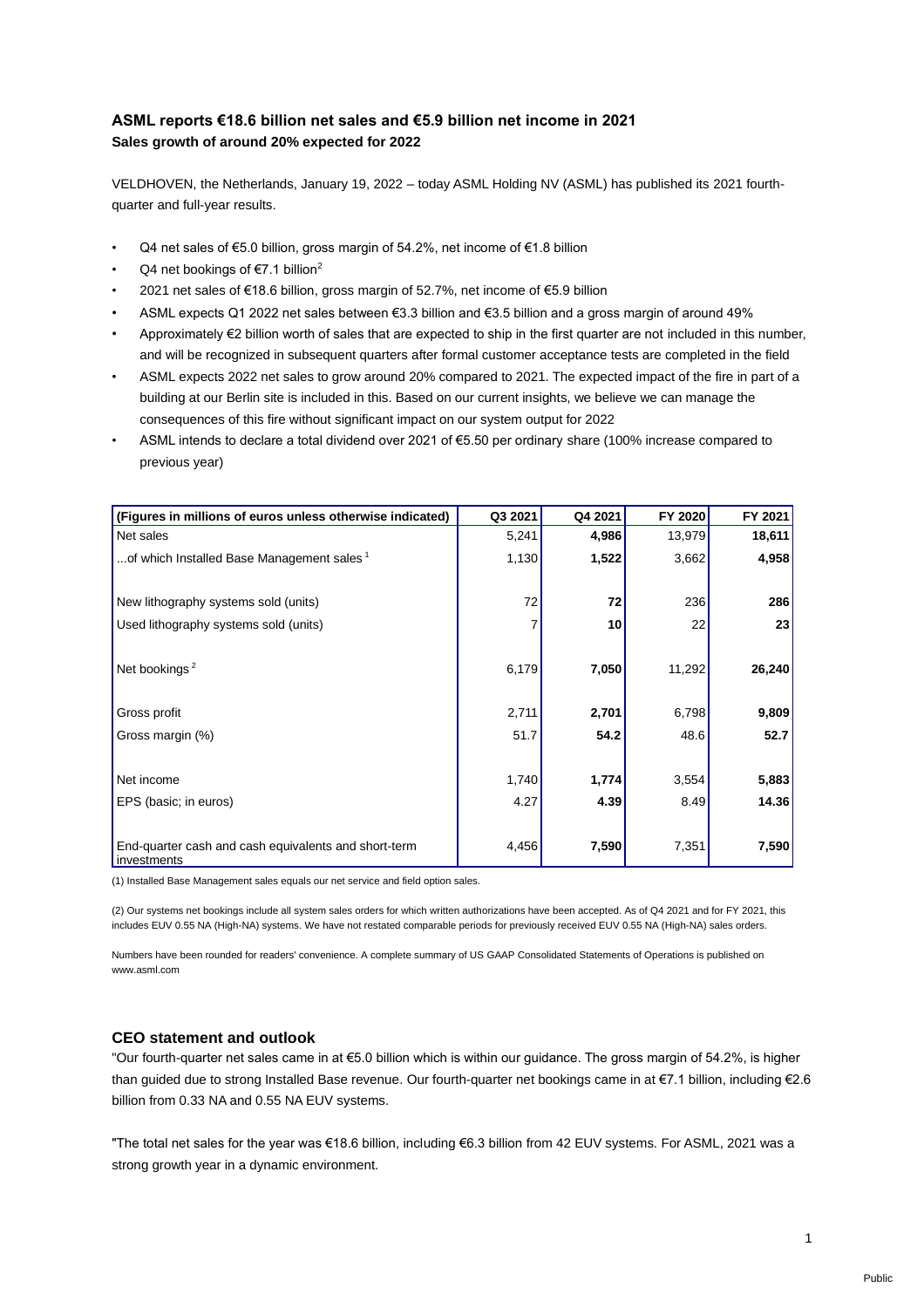"We experience higher demand for our systems than our production capacity can accommodate. Very strong demand in end markets puts pressure on our customers for more wafer output. In order to support our customers, we are providing them with high-productivity upgrade solutions for their installed base, and we are reducing cycle time in our factory to ship more systems. One way to reduce cycle time is through a fast shipment process that skips some of the testing in our factory. Final testing and formal acceptance then takes place at the customer site. This leads to a deferral of revenue recognition for those shipments until formal customer acceptance, but does provide our customers with earlier access to wafer output capacity.

"ASML expects first-quarter net sales between €3.3 billion and €3.5 billion with a gross margin of around 49%. ASML expects R&D costs of around €760 million and SG&A costs of around €210 million. The lower net sales guidance for the first quarter is due to a significant number of fast shipments, translating to approximately €2 billion of expected revenue shift from the first quarter to subsequent quarters. Looking at the full year – even taking into account our current expectation of fast-shipment-related revenue shifts of six EUV systems into 2023 – we expect a revenue growth of around 20%," said ASML President and Chief Executive Officer Peter Wennink.

#### **Products and business highlights**

In our EUV business, we received one order for the TWINSCAN EXE:5000 in the fourth quarter. We already received four orders in 2018.

Early 2022, we received the first order for the next generation, TWINSCAN EXE:5200, marking the next step on the path to 0.55 NA EUV introduction.

• In our DUV business, the XT:860N was shipped to its first customer at the end of 2021. This KrF system offers improved performance and a lower cost per exposure.

In 2022 we will add KrF to the NXT platform with the introduction of the NXT:870, allowing us to make a significant step in productivity and cost of ownership, building on the existing experience on this platform in ArFi and ArF dry.

• In our Applications business, shipment of the first eScan1100 multibeam inspection system designed for highvolume manufacturing is planned in the coming weeks. With 25 beams (5x5), we expect the eScan1100 to increase throughput up to 15 times compared to single e-beam inspection tools for targeted in-line defect inspection applications.

#### **Dividend proposal and share buyback program update**

ASML intends to declare a total dividend in respect of 2021 of €5.50 per ordinary share. Recognizing the interim dividend of €1.80 per ordinary share paid in November 2021, this leads to a final dividend proposal to the General Meeting of €3.70 per ordinary share. The total 2021 dividend is a 100% increase compared to the 2020 total dividend of €2.75 per ordinary share.

As part of its financial policy to return excess cash to its shareholders through growing annualized dividends and regularly timed share buybacks, ASML executes a share buyback program which started on July 22, 2021, and is to be closed by December 31, 2023. As part of this program, ASML intends to repurchase shares up to an amount of €9 billion, of which we expect a total of up to 0.45 million shares will be used to cover employee share plans. ASML intends to cancel the remainder of the shares repurchased. In the fourth quarter, we purchased around €2.5 billion of shares under the current program.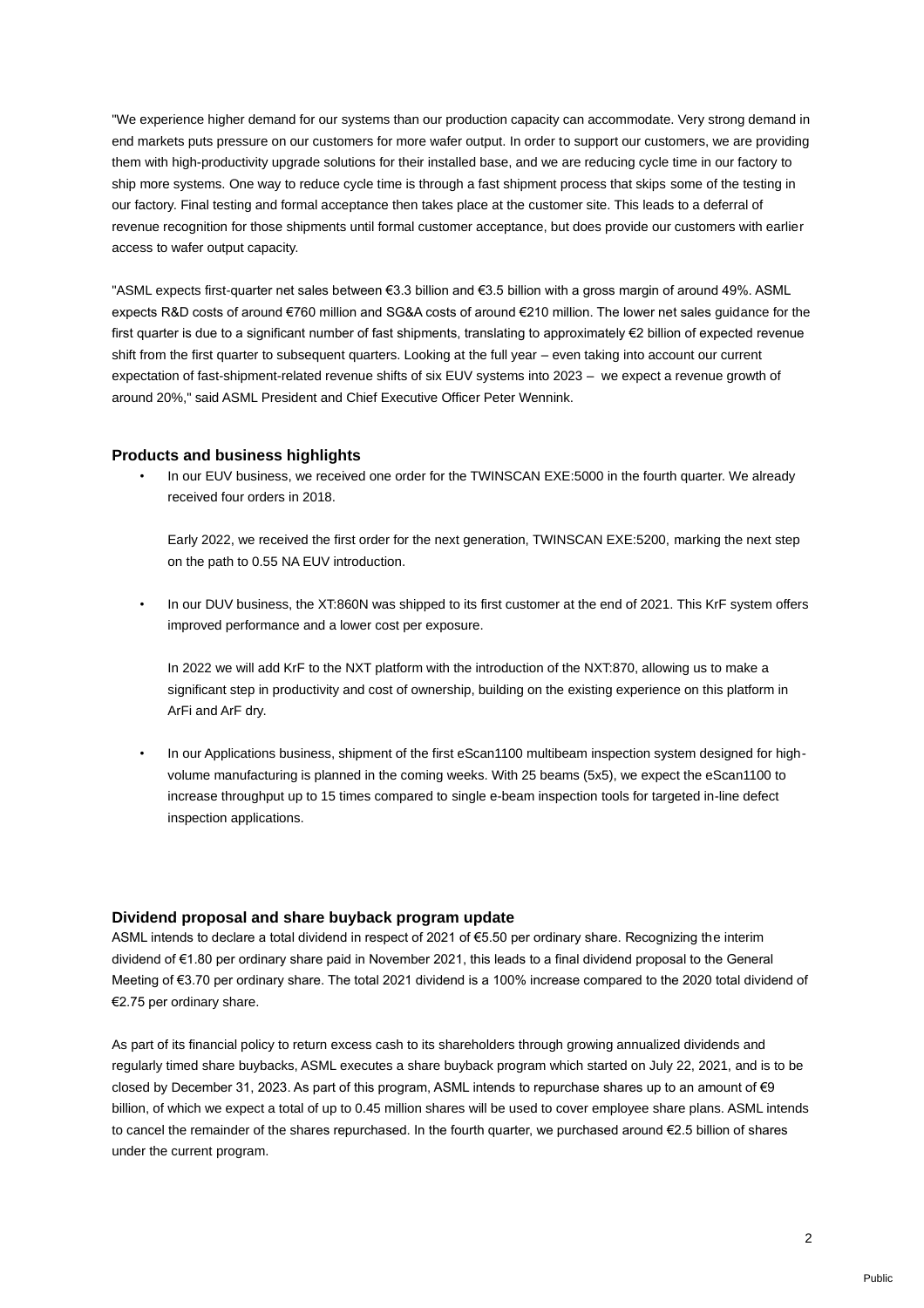The share buyback program will be executed within the limitations of the existing authority granted by the Annual General Meeting of Shareholders (AGM) on April 29, 2021, and of the authority to be granted by future AGMs. The share buyback program may be suspended, modified or discontinued at any time. All transactions under this program will be published on ASML's website (www.asml.com/investors) on a weekly basis.

Monique Mols +31 6 5284 4418 Skip Miller +1 480 235 0934 Brittney Wolff Zatezalo +1 408 483 3207 Marcel Kemp +31 40 268 6494 Karen Lo +886 36 23 6639 Peter Cheang +886 3 659 6771

### **Media Relations contacts Investor Relations contacts**

### **Quarterly video interview, press conference and investor call**

With this press release, ASML has published a video interview in which CEO Peter Wennink discusses the 2021 fourthquarter and full-year results and outlook for 2022. This video and the transcript can be viewed on www.asml.com.

CEO Peter Wennink and CFO Roger Dassen will host a virtual press conference in Veldhoven on January 19, 2022, at 11:00 Central European Time, which will be accessible via live webcast on www.asml.com.

An investor call for both investors and the media will be hosted by CEO Peter Wennink and CFO Roger Dassen on January 19, 2022 at 15:00 Central European Time / 09:00 US Eastern Time. Details can be found on our website.

## **About ASML**

ASML is a leading supplier to the semiconductor industry. The company provides chipmakers with hardware, software and services to mass produce the patterns of integrated circuits (microchips). Together with its partners, ASML drives the advancement of more affordable, more powerful, more energy-efficient microchips. ASML enables groundbreaking technology to solve some of humanity's toughest challenges, such as in healthcare, energy use and conservation, mobility and agriculture. ASML is a multinational company headquartered in Veldhoven, the Netherlands, with offices across Europe, the US and Asia. Every day, ASML's more than 32,000 employees (FTE) challenge the status quo and push technology to new limits. ASML is traded on Euronext Amsterdam and NASDAQ under the symbol ASML. Discover ASML – our products, technology and career opportunities – at www.asml.com.

# **US GAAP and IFRS Financial Reporting**

ASML's primary accounting standard for quarterly earnings releases and annual reports is US GAAP, the accounting principles generally accepted in the United States of America. Quarterly US GAAP consolidated statements of operations, consolidated statements of cash flows and consolidated balance sheets are available on www.asml.com.

The consolidated balance sheets of ASML Holding N.V. as of December 31, 2021, the related consolidated statements of operations and consolidated statements of cash flows for the quarter and twelve months ended December 31, 2021 as presented in this press release are unaudited.

In addition to reporting financial figures in accordance with US GAAP, ASML also reports financial figures in accordance with International Financial Reporting Standards as adopted by the European Union ('IFRS') for statutory purposes. The most significant differences between US GAAP and IFRS that affect ASML concerns the capitalization of certain product development costs and accounting for income taxes.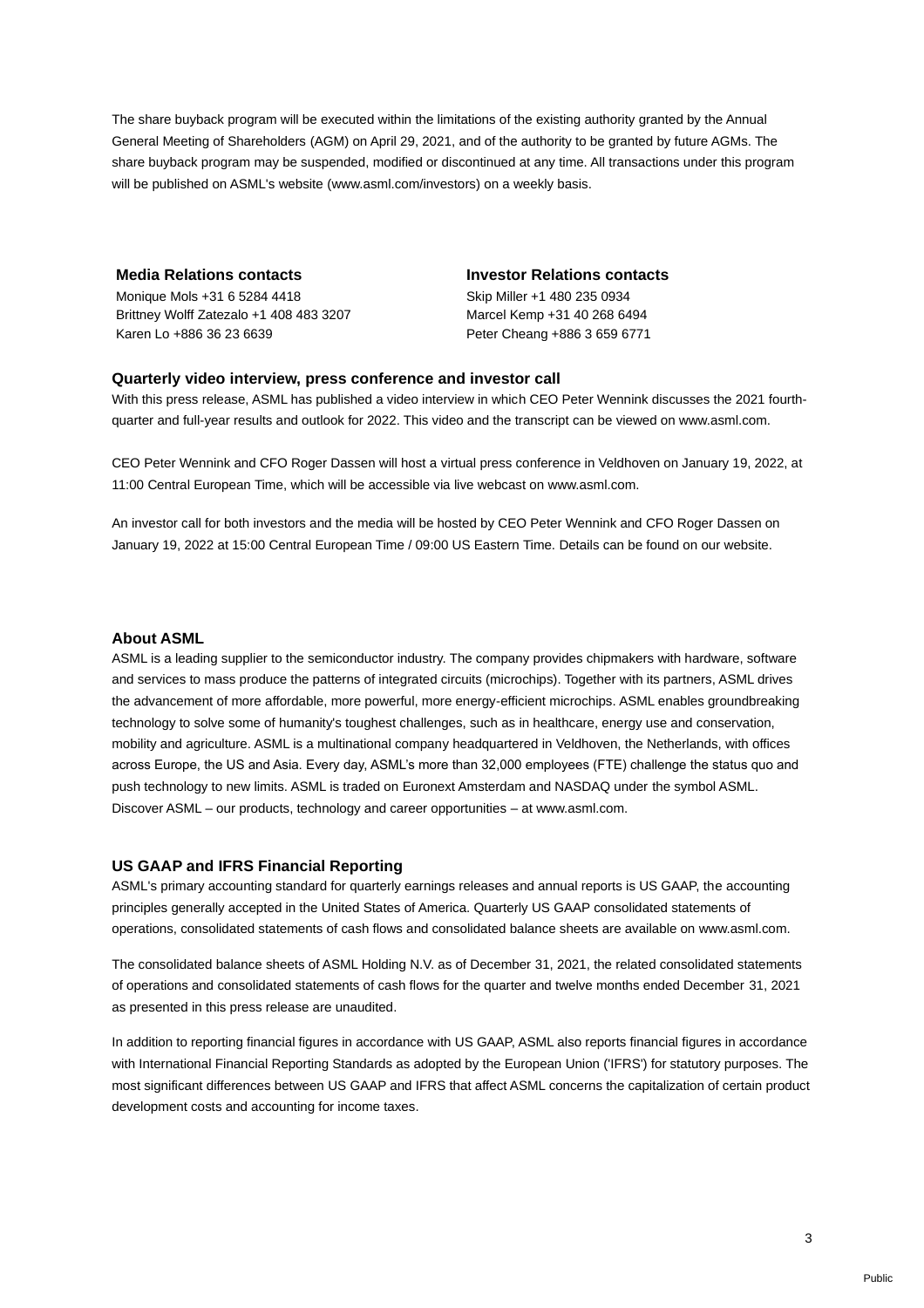# **2021 Annual Reports**

ASML will publish its 2021 Annual Report based on US GAAP and its 2021 Annual Report based on IFRS on February 9, 2022. The reports will be published on our website, www.asml.com.

# **Regulated information**

This press release contains inside information within the meaning of Article 7(1) of the EU Market Abuse Regulation.